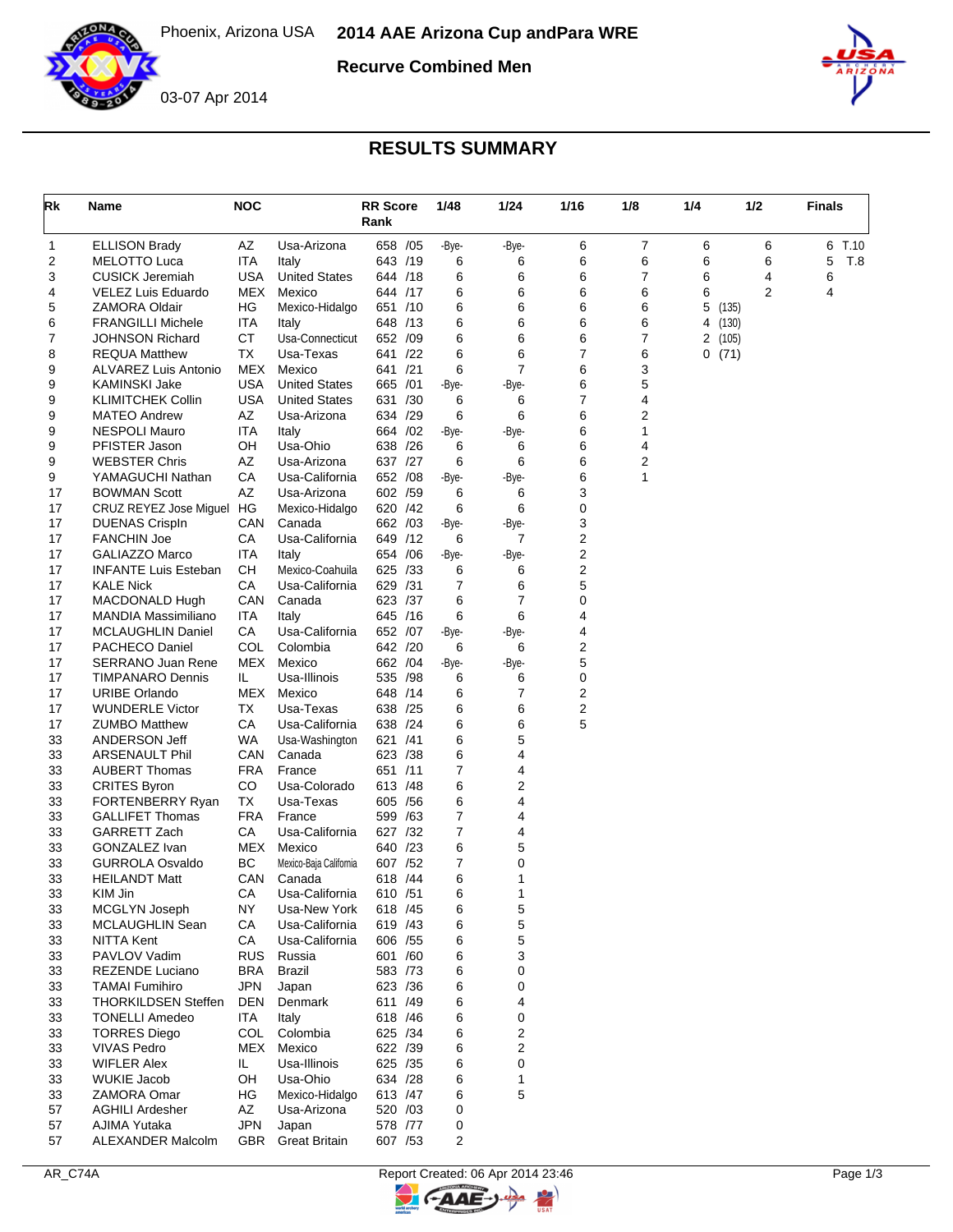

**Recurve Combined Men**



## **RESULTS SUMMARY**

| Rk         | Name                                                    | <b>NOC</b>              |                                   | <b>RR</b> Score<br>Rank |     | 1/48   | 1/24 | 1/16 | 1/8 | 1/4 | 1/2 | <b>Finals</b> |
|------------|---------------------------------------------------------|-------------------------|-----------------------------------|-------------------------|-----|--------|------|------|-----|-----|-----|---------------|
| 57         | <b>ALLEN Brent</b>                                      | CA                      | Usa-California                    | 559 /85                 |     | 0      |      |      |     |     |     |               |
| 57         | <b>ANDERSON Larry</b>                                   | WA                      | Usa-Washington                    | 582 /74                 |     | 0      |      |      |     |     |     |               |
| 57         | <b>ARCEO Arsi</b>                                       | СA                      | Usa-California                    | 575 /81                 |     | 3      |      |      |     |     |     |               |
| 57         | <b>BALDOWSKI S. Phillip</b>                             | GA                      | Usa-Georgia                       | 550 /92                 |     | 2      |      |      |     |     |     |               |
| 57         | <b>BARILLAS Julio</b>                                   | GUA                     | Guatemala                         | 559 /87                 |     | 4      |      |      |     |     |     |               |
| 57         | <b>BISINGER Zackary</b>                                 | ΙA                      | Usa-lowa                          | 545 /95                 |     | 0      |      |      |     |     |     |               |
| 57         | <b>BORETSKY Cody</b>                                    | AZ<br>DF                | Usa-Arizona<br>Mexico-DF          | 538 /97<br>534 /99      |     | 0<br>2 |      |      |     |     |     |               |
| 57<br>57   | CANO MENDEZ Jose Antonio<br>CASTILLO CRUZ Jaime Luis BC |                         | Mexico-Baja California            | 611 /50                 |     | 1      |      |      |     |     |     |               |
| 57         | CASTRO Diego                                            | <b>GUA</b>              | Guatemala                         | 589 /71                 |     | 0      |      |      |     |     |     |               |
| 57         | CHOI Jeung Youn                                         | KOR.                    | KDVSC-Korea                       | 533 /00                 |     | 2      |      |      |     |     |     |               |
| 57         | <b>COLE Donnie</b>                                      | AZ                      | Usa-Arizona                       | 556 /90                 |     | 0      |      |      |     |     |     |               |
| 57         | CUNNINGHAM, JR. Daniel                                  | CA                      | Usa-California                    | 558 /88                 |     | 0      |      |      |     |     |     |               |
| 57         | FIELD Brandon                                           | <b>BAR</b>              | <b>Barbados</b>                   | 515 /04                 |     | 4      |      |      |     |     |     |               |
| 57         | <b>GARCIA Hector</b>                                    | COL                     | Colombia                          | 545 /94                 |     | 2      |      |      |     |     |     |               |
| 57         | <b>GAUVIN Rich</b>                                      | CT                      | Usa-Connecticut                   | 550 /93                 |     | 2      |      |      |     |     |     |               |
| 57         | <b>GHIZZI Roberto</b>                                   | CA                      | Usa-California                    | 601 /61                 |     | 1      |      |      |     |     |     |               |
| 57         | <b>GOVIER Daniel</b>                                    | WI                      | Usa-Wisconsin                     | 559 /86                 |     | 0      |      |      |     |     |     |               |
| 57<br>57   | <b>HAGLEY Dwight</b><br><b>HINES Timm</b>               | <b>BAR</b><br><b>WA</b> | <b>Barbados</b>                   | 576 /80<br>604 / 58     |     | 2<br>0 |      |      |     |     |     |               |
| 57         | JIMÉNEZ Rubén                                           | <b>CRC</b>              | Usa-Washington<br>Costa Rica      | 543                     | /96 | 0      |      |      |     |     |     |               |
| 57         | <b>JUNG Young Joo</b>                                   | KOR.                    | KDVSC-Korea                       | 591 /66                 |     | 4      |      |      |     |     |     |               |
| 57         | KIM Min Ki                                              | <b>USK</b>              | USA-Korea                         | 554 /91                 |     | 5      |      |      |     |     |     |               |
| 57         | <b>LAZAROFF Brett</b>                                   | NY                      | Usa-New York                      | 576 /78                 |     | 4      |      |      |     |     |     |               |
| 57         | <b>LITZLER Brett</b>                                    | AZ                      | Usa-Arizona                       | 576 /79                 |     | 4      |      |      |     |     |     |               |
| 57         | <b>LUKOW Michael</b>                                    | UT                      | Usa-Utah                          | 594 /65                 |     | 4      |      |      |     |     |     |               |
| 57         | LUND Bryan                                              | СA                      | Usa-California                    | 589 /69                 |     | 2      |      |      |     |     |     |               |
| 57         | <b>MARINO Anthony</b>                                   | <b>NJ</b>               | Usa-New Jersey                    | 581 /75                 |     | 2      |      |      |     |     |     |               |
| 57         | MCCURRY John                                            | AZ                      | Usa-Arizona                       | 563 /83                 |     | 0      |      |      |     |     |     |               |
| 57         | MCMENEMAY Dillon                                        | NY                      | Usa-New York                      | 606 / 54                |     | 5      |      |      |     |     |     |               |
| 57<br>57   | <b>MILLER Caleb</b><br><b>OLSON Alexander</b>           | CO<br>IA                | Usa-Colorado<br>Usa-lowa          | 604 /57<br>589 /67      |     | 2<br>4 |      |      |     |     |     |               |
| 57         | PAGUIA Raymond                                          | CA                      | Usa-California                    | 596 /64                 |     | 0      |      |      |     |     |     |               |
| 57         | PALUMBO Timothy                                         | <b>NY</b>               | Usa-New York                      | 580 /76                 |     | 0      |      |      |     |     |     |               |
| 57         | <b>PARK David</b>                                       | CA                      | Usa-California                    | 562 / 84                |     | 0      |      |      |     |     |     |               |
| 57         | <b>PARMENTIER Laurent</b>                               | MEX                     | Mexico                            | 645 /15                 |     | 2      |      |      |     |     |     |               |
| 57         | PARRILLA Olmo                                           | GUA                     | Guatemala                         | 621 /40                 |     | 5      |      |      |     |     |     |               |
| 57         | SHEWCHUK John                                           | TX                      | Usa-Texas                         | 587 /72                 |     | 0      |      |      |     |     |     |               |
| 57         | SMITH Josh                                              | CA                      | Usa-California                    | 599 /62                 |     | 2      |      |      |     |     |     |               |
| 57         | <b>TAPIA Luis</b>                                       | MEX                     | Mexico                            | 589 /68                 |     | 5      |      |      |     |     |     |               |
| 57         | <b>TWOMBLY Gregory</b>                                  | CO                      | Usa-Colorado                      | 589 /70                 |     | 0      |      |      |     |     |     |               |
| 57         | <b>URIARTE Pablo</b>                                    | ВC                      | Mexico-Baja California            | 526 /02                 |     | 1      |      |      |     |     |     |               |
| 57<br>57   | VACCARELLO Jason<br>VAINAUSKAS Adam                     | CА<br>AZ                | Usa-California<br>Usa-Arizona     | 573 / 82<br>556 /89     |     | 1<br>2 |      |      |     |     |     |               |
| 57         | WATANABE Masayoshi                                      | <b>JPN</b>              | Japan                             | 529 /01                 |     | 0      |      |      |     |     |     |               |
| 105        | <b>LAURITA Jerry</b>                                    | AZ                      | Usa-Arizona                       | 508 /05                 |     |        |      |      |     |     |     |               |
| 106        | <b>PERRY Robert</b>                                     | ID                      | Usa-Idaho                         | 506 / 06                |     |        |      |      |     |     |     |               |
| 107        | <b>HILL Chris</b>                                       | <b>NV</b>               | Usa-Nevada                        | 505 /07                 |     |        |      |      |     |     |     |               |
| 108        | <b>DACUAG Harry</b>                                     | CA                      | Usa-California                    | 505 /08                 |     |        |      |      |     |     |     |               |
| 109        | <b>KLYMKO Friedhelm</b>                                 | CA                      | Usa-California                    | 505 /09                 |     |        |      |      |     |     |     |               |
| 110        | <b>HENSON Tony</b>                                      | CO                      | Usa-Colorado                      | 503 /10                 |     |        |      |      |     |     |     |               |
| 111        | <b>WOLFE Russell</b>                                    | OK                      | Usa-Oklahoma                      | 499 /11                 |     |        |      |      |     |     |     |               |
| 112        | <b>KALAL Matthew</b>                                    | СA                      | Usa-California                    | 494 /12                 |     |        |      |      |     |     |     |               |
| 113<br>114 | KOO Ja Yong<br><b>KAZAMA Daisuke</b>                    | CA                      | KOR KDVSC-Korea<br>Usa-California | 493 /13<br>488 /14      |     |        |      |      |     |     |     |               |
| 115        | <b>SANTOS Magdiel</b>                                   | BRA                     | Brazil                            | 487 /15                 |     |        |      |      |     |     |     |               |
| 116        | HALL John                                               | FL.                     | Usa-Florida                       | 481 /16                 |     |        |      |      |     |     |     |               |
| 117        | SON Young Woo                                           | CA                      | Usa-California                    | 480 /17                 |     |        |      |      |     |     |     |               |
| 118        | <b>WEBB Stacy</b>                                       | ТX                      | Usa-Texas                         | 474 /18                 |     |        |      |      |     |     |     |               |